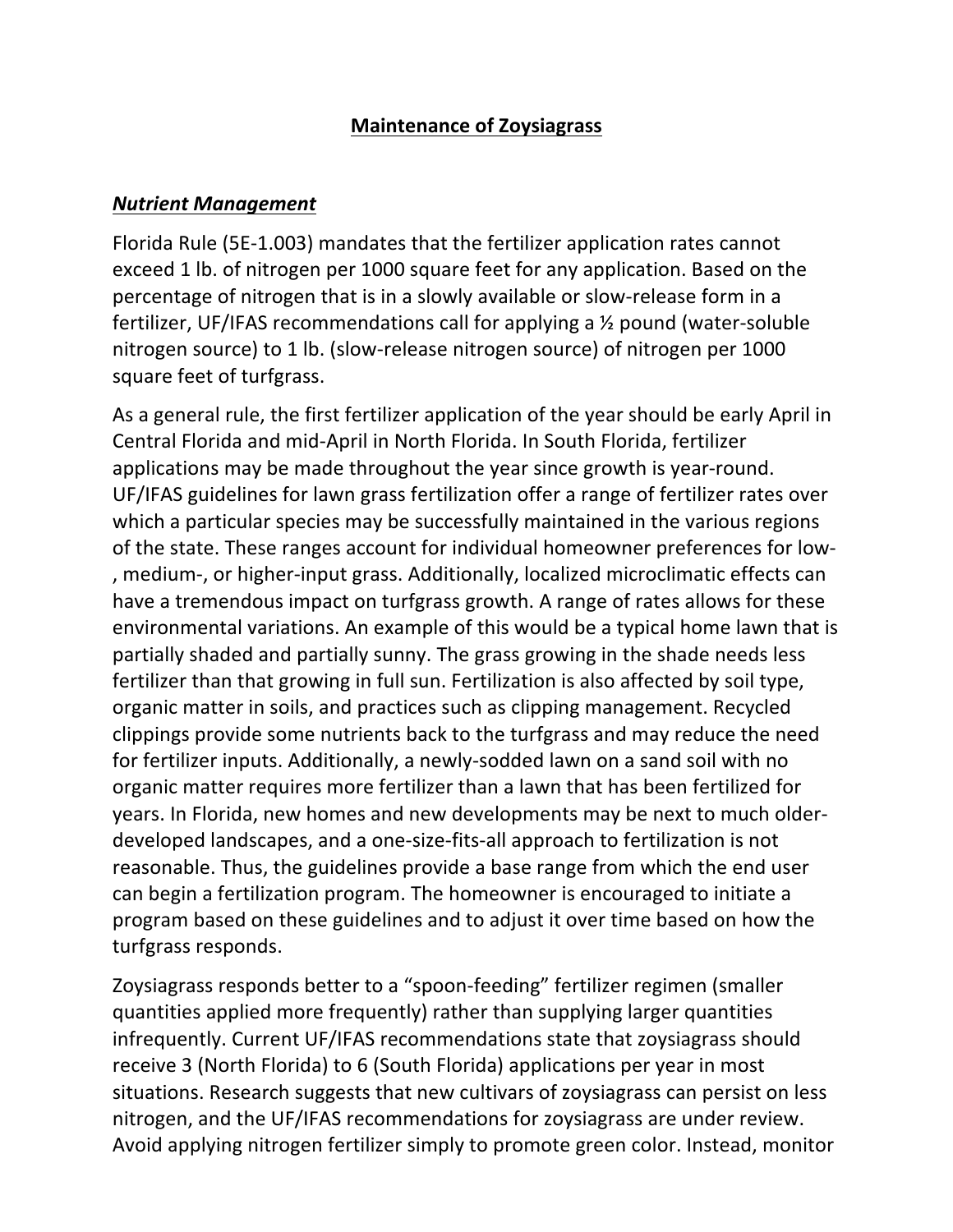growth and apply only when the growth rate has dramatically declined. Potassium nutrition also is important and should be applied at rates equal to nitrogen. During excessively rainy periods, potassium may need to be applied more frequently due to its leaching ability.

Since zoysiagrass is very slow to green-up in the spring, avoid applying fertilizer until after the turf has become fully green to avoid premature green-up, which is prone to frost injury. This is especially important in North Florida, where late spring frosts may damage the grass. Delaying spring fertilization until the turf is actively growing and can use the fertilizer also reduces the potential for nitrogen leaching from fertilizer. Likewise don't fertilize too late in the year, as this can slow re-growth the following spring. An application of iron can enhance spring green-up. Apply nitrogen on zoysiagrass in early spring and late fall significantly increases the risk of large (brown) patch disease.

On high-pH (>7.0) soils or where high pH is applied, yellow leaf blades may be an indication of iron or manganese deficiency. Application of soluble or chelated sources of these micronutrients can provide a green-up due to elevated pH.

For iron deficiency, spray ferrous sulfate (2 ounces in 3-5 gallons of water per 1000 square feet) or a chelated iron source (refer to the label for rates) to temporarily enhance color. Iron applications every 6 weeks help maintain green color and, unlike nitrogen, do not promote excessive top growth.

## *Mowing*

If fertilized as recommended, zoysiagrasses require frequent mowing during the summer to look their best. Medium- to coarse-textured zoysiagrasses should be mowed weekly, or when they reach a height of 3-4 inches. They should be mowed at a height of 2-2.5 inches with a rotary mower. Fine-textured zoysiagrasses maintained at heights below 1 inch require more frequent mowing. Because zoysiagrass leaves are very coarse, they can be quite difficult to mow. Clippings should be left on the ground after mowing. They do not contribute to thatch buildup, as is often assumed, but are actually readily degraded by microorganisms. A sharp, well-adjusted rotary or reel mower should be used.

# *Watering*

Zoysiagrass responds to drought by turning brown and going dormant in a short period of time (within a week under typical drought conditions). In the absence of rain or irrigation, zoysiagrass stays dormant for extended periods of time. Once irrigation or rainfall resumes, zoysiagrass will regain its green color.